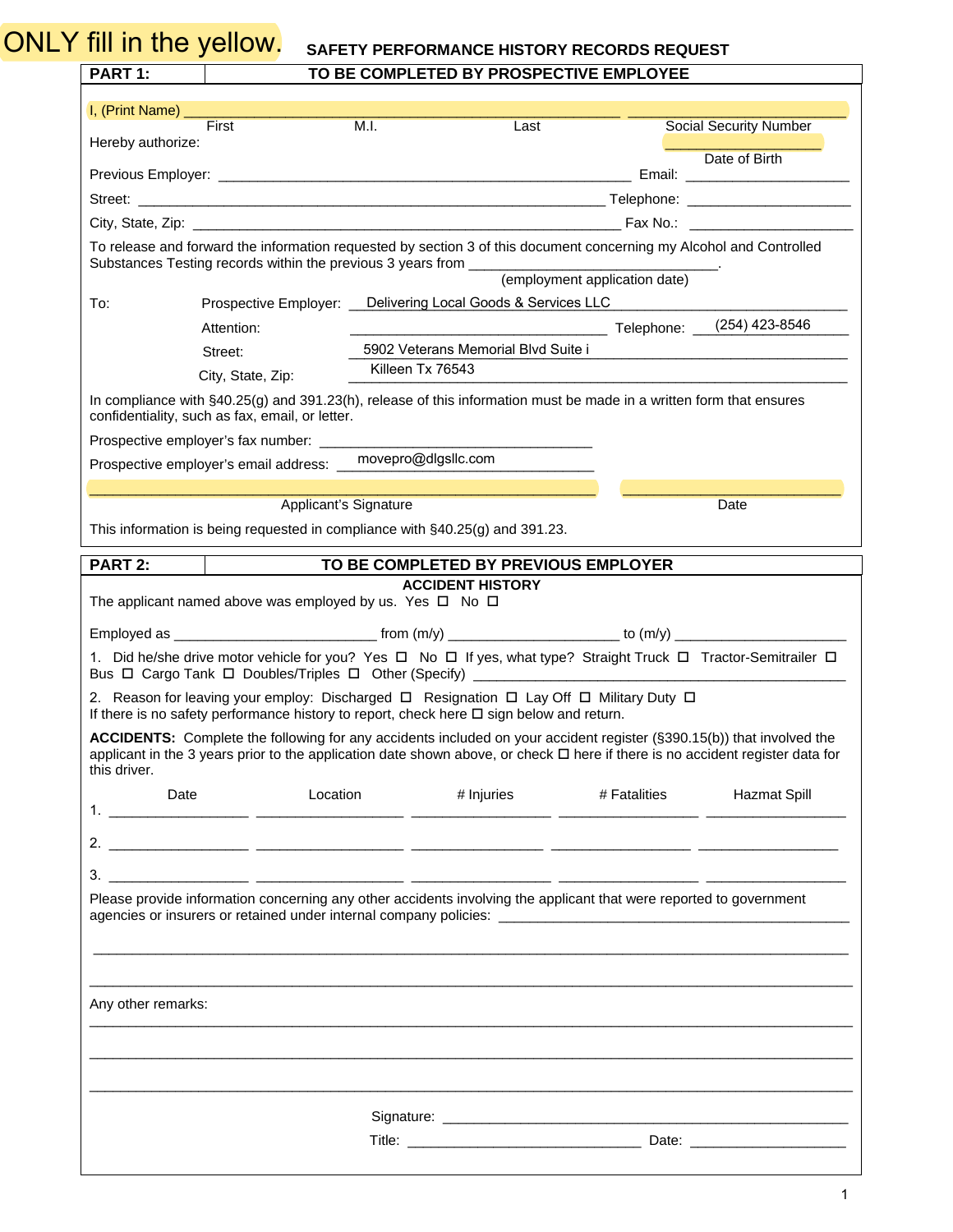## **PREVIOUS EMPLOYER – COMPLETE PAGE 2 PART 3**

| PART 3:<br>TO BE COMPLETED BY PREVIOUS EMPLOYER                                                                              |                                                                                                                                                                                                                                                                             |                                         |                                                                           |  |  |  |  |
|------------------------------------------------------------------------------------------------------------------------------|-----------------------------------------------------------------------------------------------------------------------------------------------------------------------------------------------------------------------------------------------------------------------------|-----------------------------------------|---------------------------------------------------------------------------|--|--|--|--|
| DRUG AND ALCOHOL HISTORY                                                                                                     |                                                                                                                                                                                                                                                                             |                                         |                                                                           |  |  |  |  |
| sign, and return.                                                                                                            | If driver was not subject to Department of Transportation testing requirements while employed by this employer, please<br>check here $\Box$ , fill in the dates of employment from _________________ to _____________, complete bottom of Part 3,                           |                                         |                                                                           |  |  |  |  |
|                                                                                                                              | Driver was subject to Department of Transportation testing requirements from _______________ to _______________.                                                                                                                                                            |                                         |                                                                           |  |  |  |  |
| YFS □                                                                                                                        | 1. Has this person had an alcohol test with the result of 0.04 or higher alcohol concentration?<br>NO □                                                                                                                                                                     |                                         |                                                                           |  |  |  |  |
| 2. Has this person tested positive or adulterated or substituted a test specimen for controlled substances?<br>YES O<br>NO □ |                                                                                                                                                                                                                                                                             |                                         |                                                                           |  |  |  |  |
|                                                                                                                              | 3. Has this person refused to submit to a post-accident, random, reasonable suspicion, or follow-up alcohol or<br>controlled substance test?<br>YES O NO O                                                                                                                  |                                         |                                                                           |  |  |  |  |
| YES O NO O                                                                                                                   | 4. Has this person committed other violations of Subpart B of Part 382, or Part 40?                                                                                                                                                                                         |                                         |                                                                           |  |  |  |  |
|                                                                                                                              | 5. If this person has violated a DOT drug and alcohol regulation, did this person complete a SAP-prescribed<br>rehabilitation program in your employ, including return-to-duty and follow-up tests? If yes, please send<br>documentation back with this form.<br>YES O NO O |                                         |                                                                           |  |  |  |  |
| YES O NO O                                                                                                                   | 6. For a driver who successfully completed a SAP's rehabilitation referral and remained in your employ, did this<br>driver subsequently have an alcohol test result of 0.04 or greater, a verified positive drug test, or refuse to be tested?                              |                                         |                                                                           |  |  |  |  |
|                                                                                                                              | In answering these questions, include any required DOT drug or alcohol testing information obtained from prior previous<br>employers in the previous 3 years prior to the application date shown on page 1.                                                                 |                                         |                                                                           |  |  |  |  |
|                                                                                                                              |                                                                                                                                                                                                                                                                             |                                         |                                                                           |  |  |  |  |
|                                                                                                                              |                                                                                                                                                                                                                                                                             |                                         |                                                                           |  |  |  |  |
|                                                                                                                              |                                                                                                                                                                                                                                                                             |                                         |                                                                           |  |  |  |  |
|                                                                                                                              |                                                                                                                                                                                                                                                                             |                                         |                                                                           |  |  |  |  |
|                                                                                                                              |                                                                                                                                                                                                                                                                             |                                         |                                                                           |  |  |  |  |
| PART 4a:                                                                                                                     | TO BE COMPLETED BY PROSPECTIVE EMPLOYER                                                                                                                                                                                                                                     |                                         |                                                                           |  |  |  |  |
|                                                                                                                              | This form was (check one) $\Box$ Faxed to previous employer $\Box$ Mailed $\Box$ Emailed $\Box$ Other                                                                                                                                                                       |                                         |                                                                           |  |  |  |  |
| By: $\overline{\phantom{iiiiiiiiiiiiiii}}$                                                                                   |                                                                                                                                                                                                                                                                             |                                         |                                                                           |  |  |  |  |
|                                                                                                                              |                                                                                                                                                                                                                                                                             |                                         |                                                                           |  |  |  |  |
| PART 4b:                                                                                                                     | TO BE COMPLETED BY PROSPECTIVE EMPLOYER                                                                                                                                                                                                                                     |                                         |                                                                           |  |  |  |  |
|                                                                                                                              | Complete below when information is obtined.                                                                                                                                                                                                                                 |                                         |                                                                           |  |  |  |  |
|                                                                                                                              |                                                                                                                                                                                                                                                                             |                                         |                                                                           |  |  |  |  |
|                                                                                                                              |                                                                                                                                                                                                                                                                             |                                         | Method: $\Box$ Fax $\Box$ Mail $\Box$ Email $\Box$ Telephone              |  |  |  |  |
|                                                                                                                              |                                                                                                                                                                                                                                                                             |                                         |                                                                           |  |  |  |  |
| INSTRUCTIONS TO COMPLETE THE SAFETY PERFORMANCE HISTORY RECORDS REQUEST                                                      |                                                                                                                                                                                                                                                                             |                                         |                                                                           |  |  |  |  |
|                                                                                                                              | PAGE 1 PART 1: Prospective Employee                                                                                                                                                                                                                                         | PAGE 2 PART 3: Previous Employer        |                                                                           |  |  |  |  |
| $\bullet$                                                                                                                    | Complete the information required in this section                                                                                                                                                                                                                           |                                         | Complete the information required in this section                         |  |  |  |  |
| Sign and date<br>$\bullet$<br>Submit to the Prospective Employer<br>$\bullet$                                                |                                                                                                                                                                                                                                                                             | Sign and date<br>$\bullet$<br>$\bullet$ | Return to Prospective Employer                                            |  |  |  |  |
|                                                                                                                              |                                                                                                                                                                                                                                                                             |                                         |                                                                           |  |  |  |  |
| $\bullet$                                                                                                                    | PAGE 2 PART 4a: Prospective Employer<br>Complete the information                                                                                                                                                                                                            |                                         | PAGE 2 PART 4b: Prospective Employer<br>Record receipt of the information |  |  |  |  |
| $\bullet$                                                                                                                    | Send to Previous Employer                                                                                                                                                                                                                                                   | Retain the form<br>$\bullet$            |                                                                           |  |  |  |  |
| $\bullet$<br>Sign and date<br>$\bullet$<br>$\bullet$                                                                         | PAGE 1 PART 2: Previous Employer<br>Complete the information required in this section<br>Turn form over to complete SIDE 2 SECTION 3                                                                                                                                        |                                         |                                                                           |  |  |  |  |